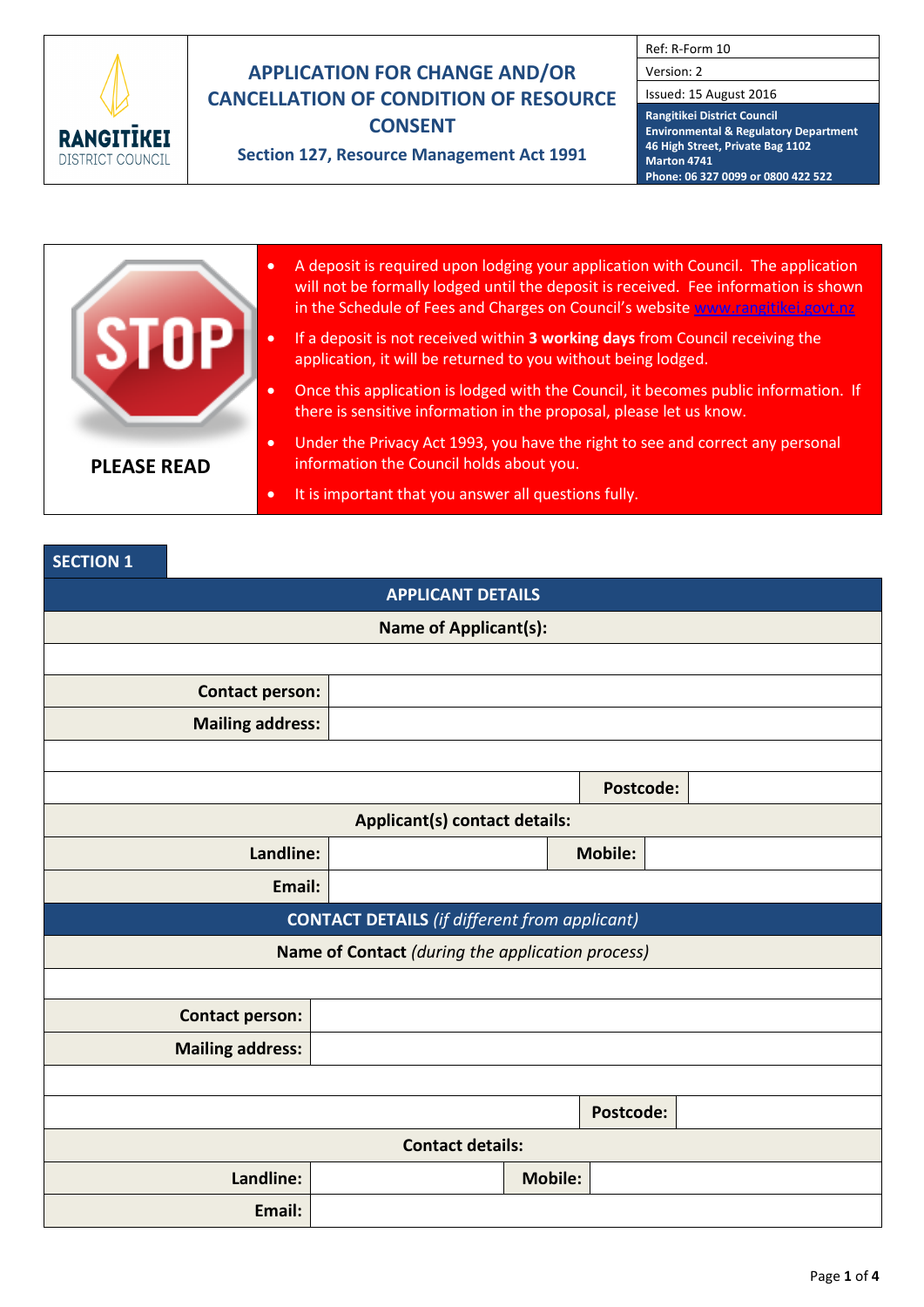| <b>OWNER</b> (if different from applicant) |           |              |                      |                |               |                |  |  |  |
|--------------------------------------------|-----------|--------------|----------------------|----------------|---------------|----------------|--|--|--|
| Name of owner(s):                          |           |              |                      |                |               |                |  |  |  |
|                                            |           |              |                      |                |               |                |  |  |  |
|                                            |           |              |                      |                |               |                |  |  |  |
| <b>Contact person:</b>                     |           |              |                      |                |               |                |  |  |  |
| <b>Mailing address:</b>                    |           |              |                      |                |               |                |  |  |  |
|                                            |           |              |                      |                |               |                |  |  |  |
| <b>Postcode:</b>                           |           |              |                      |                |               |                |  |  |  |
| <b>Owner(s) contact details:</b>           |           |              |                      |                |               |                |  |  |  |
|                                            | Landline: |              |                      | <b>Mobile:</b> |               |                |  |  |  |
|                                            | Email:    |              |                      |                |               |                |  |  |  |
|                                            |           |              |                      |                |               |                |  |  |  |
|                                            |           |              | <b>COMMUNICATION</b> |                |               |                |  |  |  |
| Invoicing:                                 |           | ப            | <b>Applicant</b>     |                | $\mathcal{L}$ | <b>Contact</b> |  |  |  |
| <b>Further information:</b>                |           | $\sim$       | <b>Applicant</b>     |                |               | <b>Contact</b> |  |  |  |
| Correspondence:                            |           | $\mathsf{L}$ | <b>Applicant</b>     |                |               | <b>Contact</b> |  |  |  |
| <b>Preferred method:</b>                   |           |              | <b>Email</b>         |                |               | <b>Post</b>    |  |  |  |

# **SECTION 2**

|                      | PROPOSED CHANGE AND/OR CANCELLATION OF CONDITION(S)                     |  |  |  |  |  |  |  |
|----------------------|-------------------------------------------------------------------------|--|--|--|--|--|--|--|
|                      | Description of the proposed change and/or cancellation of condition(s): |  |  |  |  |  |  |  |
|                      | <b>Relevant resource consent:</b>                                       |  |  |  |  |  |  |  |
|                      |                                                                         |  |  |  |  |  |  |  |
|                      | Relevant condition(s) of the above-<br>stated consent:                  |  |  |  |  |  |  |  |
|                      |                                                                         |  |  |  |  |  |  |  |
|                      |                                                                         |  |  |  |  |  |  |  |
|                      |                                                                         |  |  |  |  |  |  |  |
|                      |                                                                         |  |  |  |  |  |  |  |
|                      |                                                                         |  |  |  |  |  |  |  |
| condition(s) is/are: | Proposed change(s) to this/these                                        |  |  |  |  |  |  |  |
|                      | (continue on a separate sheet if necessary)                             |  |  |  |  |  |  |  |
|                      |                                                                         |  |  |  |  |  |  |  |
|                      |                                                                         |  |  |  |  |  |  |  |
|                      |                                                                         |  |  |  |  |  |  |  |
|                      |                                                                         |  |  |  |  |  |  |  |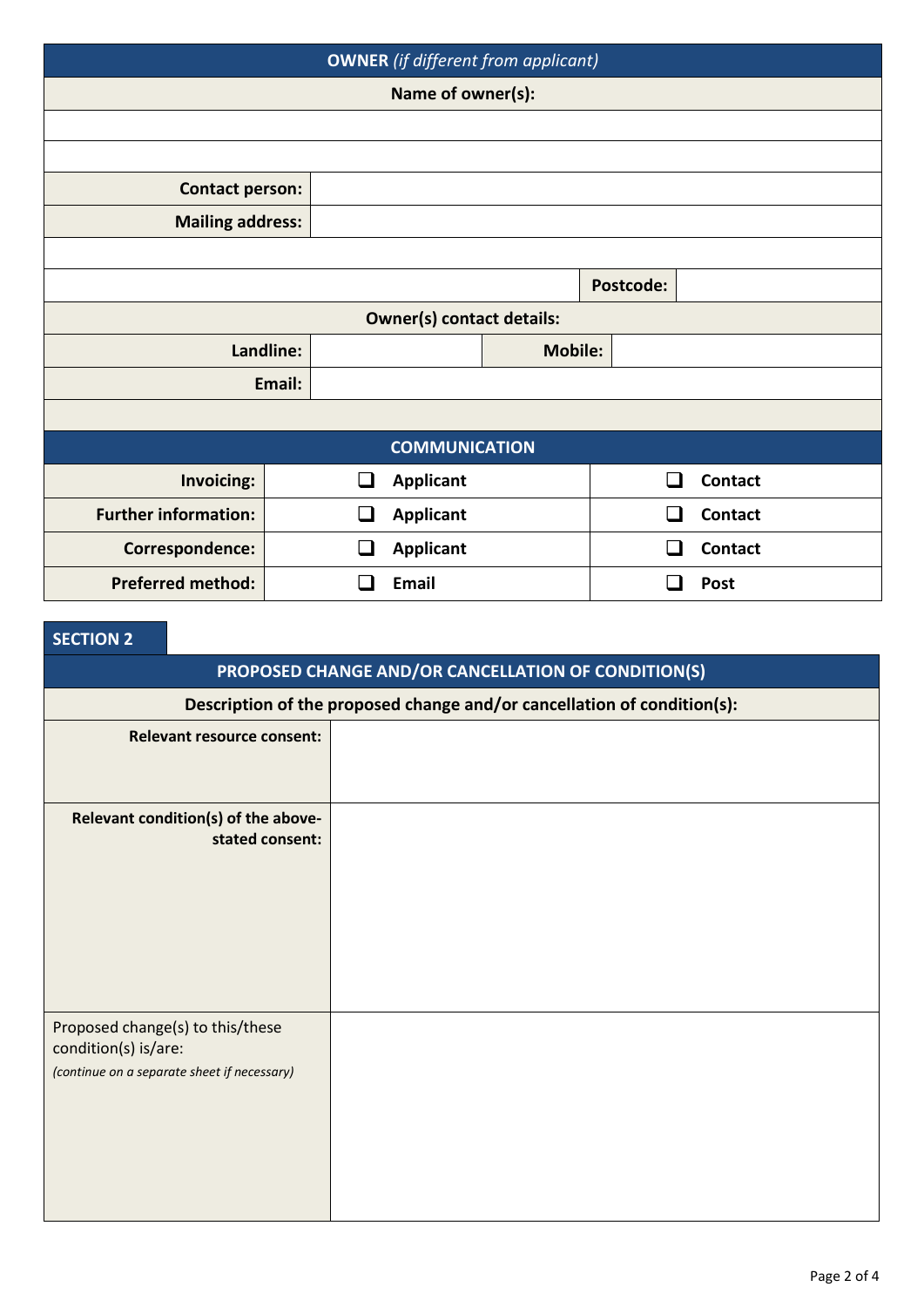#### **SECTION 3**

#### **APPROVAL OF AFFECTED PERSON(S)**

*(I/We have obtained the written approval of the following affected person(s):*

| <i>(i)</i> we nave obtained the written approval of the following affected person(s).                                                   |                          |                                   |        |                                                                                                            |     |           |                          |  |  |  |  |  |
|-----------------------------------------------------------------------------------------------------------------------------------------|--------------------------|-----------------------------------|--------|------------------------------------------------------------------------------------------------------------|-----|-----------|--------------------------|--|--|--|--|--|
| <b>IMPORTANT NOTE:</b> Written approval forms must be completed by affected persons and should be<br>attached to this application form. |                          |                                   |        |                                                                                                            |     |           |                          |  |  |  |  |  |
| Name of affected person(s):                                                                                                             |                          |                                   |        |                                                                                                            |     |           |                          |  |  |  |  |  |
|                                                                                                                                         |                          |                                   |        |                                                                                                            |     |           |                          |  |  |  |  |  |
|                                                                                                                                         |                          |                                   |        |                                                                                                            |     |           |                          |  |  |  |  |  |
| <b>Owner:</b>                                                                                                                           | $\Box$                   | <b>Occupier:</b>                  | $\Box$ |                                                                                                            |     |           |                          |  |  |  |  |  |
| <b>Affected address:</b>                                                                                                                |                          |                                   |        |                                                                                                            |     |           |                          |  |  |  |  |  |
|                                                                                                                                         |                          |                                   |        |                                                                                                            |     |           |                          |  |  |  |  |  |
| Name of affected person(s):                                                                                                             |                          |                                   |        |                                                                                                            |     |           |                          |  |  |  |  |  |
|                                                                                                                                         |                          |                                   |        |                                                                                                            |     |           |                          |  |  |  |  |  |
|                                                                                                                                         |                          |                                   |        |                                                                                                            |     |           |                          |  |  |  |  |  |
| <b>Owner:</b>                                                                                                                           | $\Box$                   | <b>Occupier:</b>                  | $\Box$ |                                                                                                            |     |           |                          |  |  |  |  |  |
|                                                                                                                                         | <b>Affected address:</b> |                                   |        |                                                                                                            |     |           |                          |  |  |  |  |  |
|                                                                                                                                         |                          |                                   |        |                                                                                                            |     |           |                          |  |  |  |  |  |
| Name of affected person(s):                                                                                                             |                          |                                   |        |                                                                                                            |     |           |                          |  |  |  |  |  |
|                                                                                                                                         |                          |                                   |        |                                                                                                            |     |           |                          |  |  |  |  |  |
|                                                                                                                                         |                          |                                   |        |                                                                                                            |     |           |                          |  |  |  |  |  |
| <b>Owner:</b>                                                                                                                           | $\Box$                   | <b>Occupier:</b>                  | $\Box$ |                                                                                                            |     |           |                          |  |  |  |  |  |
|                                                                                                                                         | <b>Affected address:</b> |                                   |        |                                                                                                            |     |           |                          |  |  |  |  |  |
|                                                                                                                                         |                          |                                   |        |                                                                                                            |     |           |                          |  |  |  |  |  |
| <b>SECTION 4</b>                                                                                                                        |                          |                                   |        |                                                                                                            |     |           |                          |  |  |  |  |  |
|                                                                                                                                         |                          | <b>CHECKLIST FOR APPLICATIONS</b> |        |                                                                                                            |     |           |                          |  |  |  |  |  |
|                                                                                                                                         |                          |                                   |        | (Please ensure all relevant information/documentation is attached to the application)                      |     |           |                          |  |  |  |  |  |
|                                                                                                                                         |                          |                                   |        | <b>IMPORTANT NOTE:</b> Please ensure all information is provided with your consent application. Incomplete |     |           |                          |  |  |  |  |  |
| incomplete application.                                                                                                                 |                          |                                   |        | applications will be returned. Applicants will be charged for staff time associated with returning an      |     |           |                          |  |  |  |  |  |
|                                                                                                                                         |                          |                                   |        |                                                                                                            | Yes | <b>No</b> | N/A                      |  |  |  |  |  |
|                                                                                                                                         |                          |                                   |        | Completed application form                                                                                 | ❏   | $\Box$    | $\overline{\phantom{a}}$ |  |  |  |  |  |
|                                                                                                                                         | ❏                        | $\Box$                            | $\Box$ |                                                                                                            |     |           |                          |  |  |  |  |  |
| Current computer register Certificate of Title (less than 6 months' old)                                                                |                          |                                   |        |                                                                                                            |     |           | ❏                        |  |  |  |  |  |
|                                                                                                                                         |                          |                                   |        | Description of the site where the activity is to occur                                                     | ❏   | □         | □                        |  |  |  |  |  |
| An assessment against Part 2 of the Resource Management Act 1991                                                                        |                          |                                   |        |                                                                                                            |     |           | ❏                        |  |  |  |  |  |
| An assessment against the Rangitikei District Plan (objectives, policies and rules)                                                     |                          |                                   |        |                                                                                                            |     | $\Box$    | ❏                        |  |  |  |  |  |
| ❏<br>$\Box$<br>An assessment against any other relevant documents (eg National Environmental Standards, Horizons<br>One Plan            |                          |                                   |        |                                                                                                            |     |           | $\Box$                   |  |  |  |  |  |
|                                                                                                                                         |                          |                                   |        |                                                                                                            |     |           |                          |  |  |  |  |  |

An assessment of effects on the environment *(to be of a detail that corresponds to the scale and significance of the effects the activity may have on the environment)* <u>UIUIU</u>